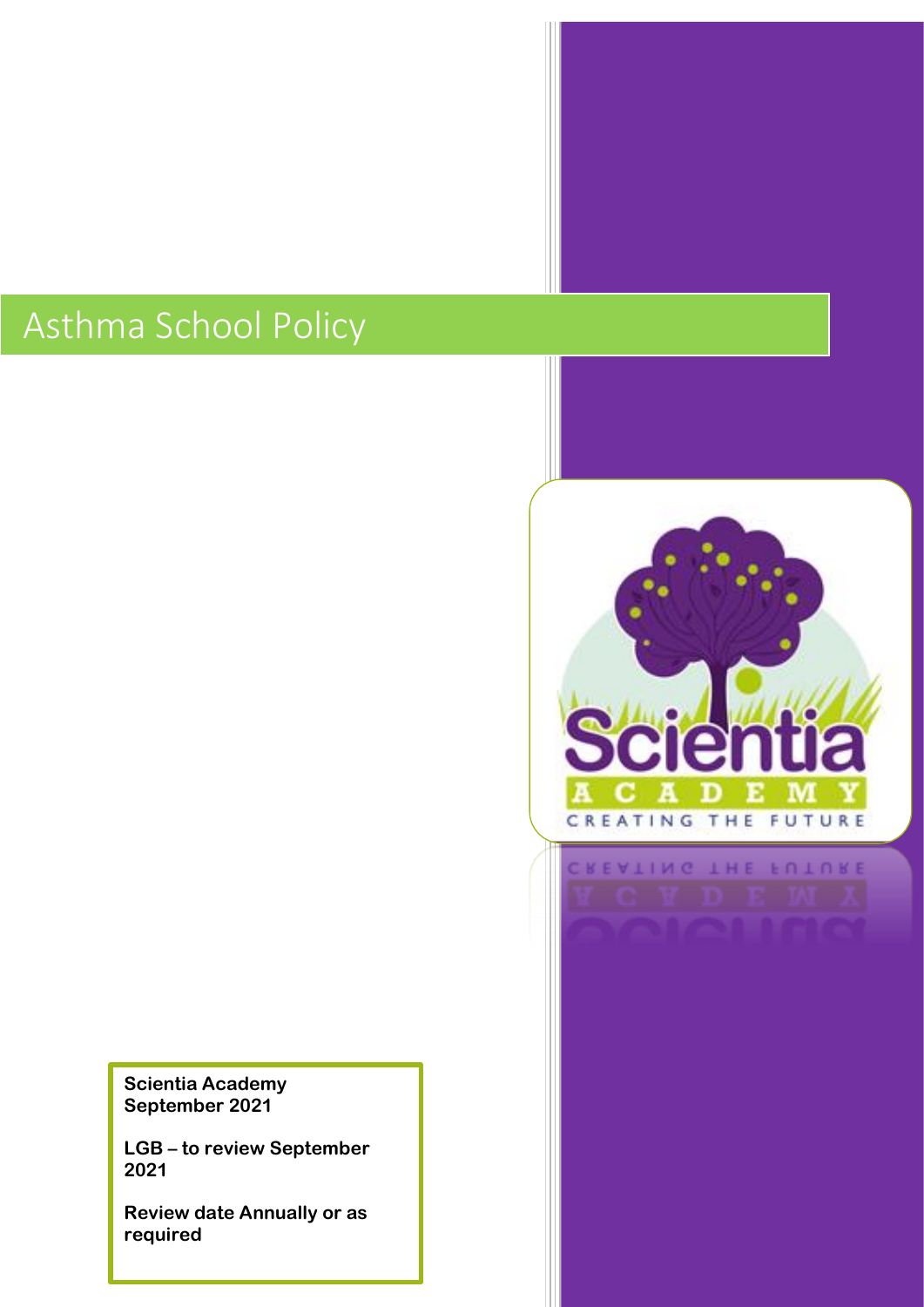## **Contents:**

#### **Statement of Intent**

- 1. Background
- 2. Key roles and responsibilities
- 3. Asthma medicines
- 4. Emergency inhaler
- 5. Symptoms of an asthma attack
- 6. What to do when a child has an asthma attack
- 7. Important points to remember
- 8. Record keeping
- 9. Exercise and physical activity
- 10. Out-of-hours sport
- 11. The school environment
- 12. Pupils falling behind
- 13. Monitoring and review

#### **Appendices**

- Appendix 1 Asthma Register Template
- Appendix 2 Asthma Update Form
- Appendix 3 Asthma Card
- Appendix 4 Personal Asthma Action Plan
- Appendix 5 Use of Emergency Salbutamol Inhaler Consent Form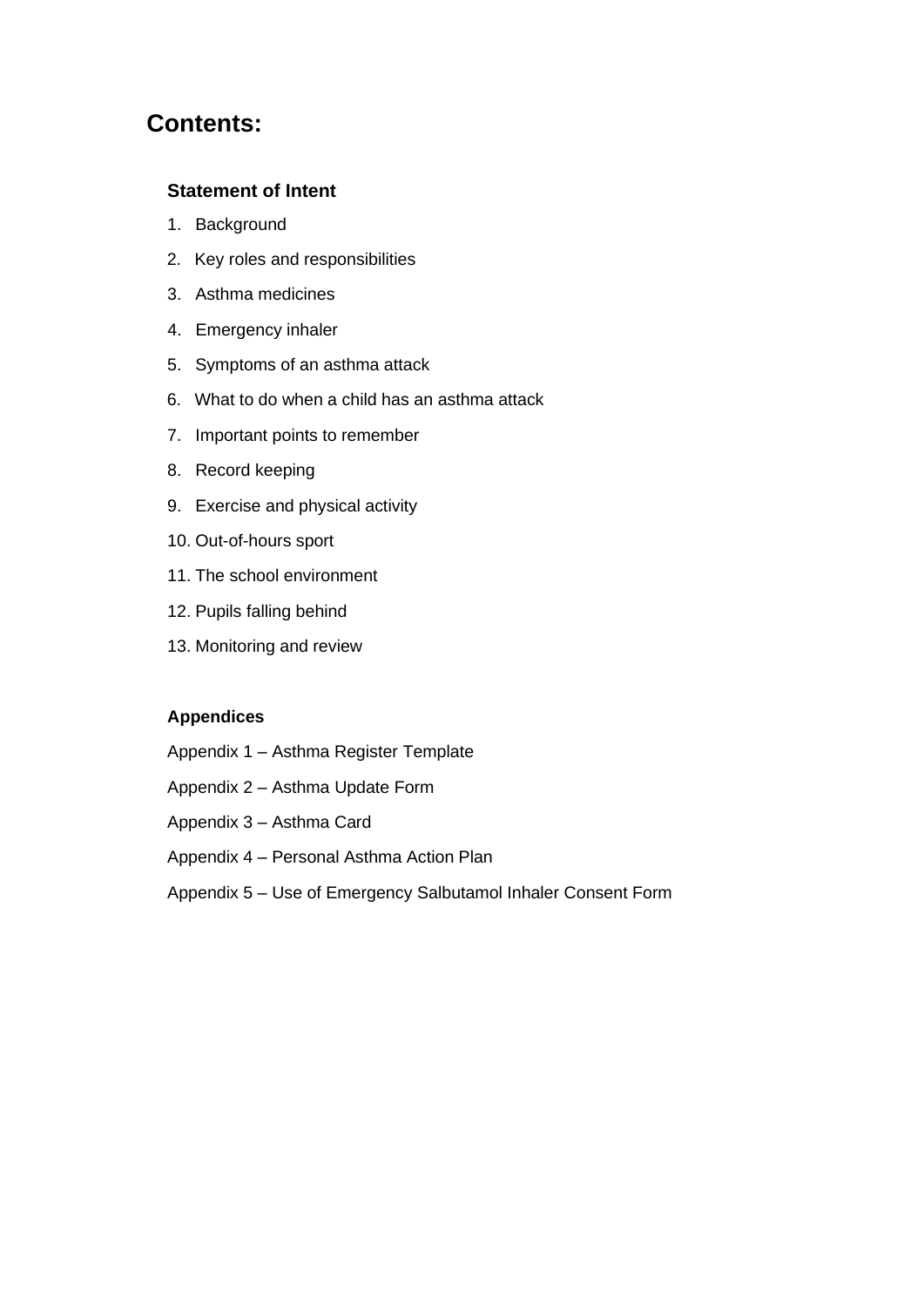#### **Statement of Intent**

#### **Scientia Academy:**

- Recognises that asthma is a serious but controllable condition and welcomes all pupils with asthma.
- Ensures that pupils with asthma can and do participate fully in all aspects of school life including physical exercise, visits, field trips and other out-of-school activities.
- Recognises that pupils with asthma need immediate access to reliever inhalers at all times.
- Keeps a record of all pupils with asthma and their medicinal requirements.
- Ensures that the school environment is conducive to the education of pupils with asthma.
- Ensures that all members of school staff (including supply teachers and support staff) who come into contact with pupils with asthma know what to do in the event of an asthma attack.
- Works in partnership with interested parties, such as the Governing Body, members of school staff, parents, pupils and outside agencies, to ensure the best educational outcomes possible for pupils with asthma.

Signed by:

Headteacher

| רe' ∩ate |  |  |  |
|----------|--|--|--|
|          |  |  |  |

**Chair of Governors** Date:

Review date: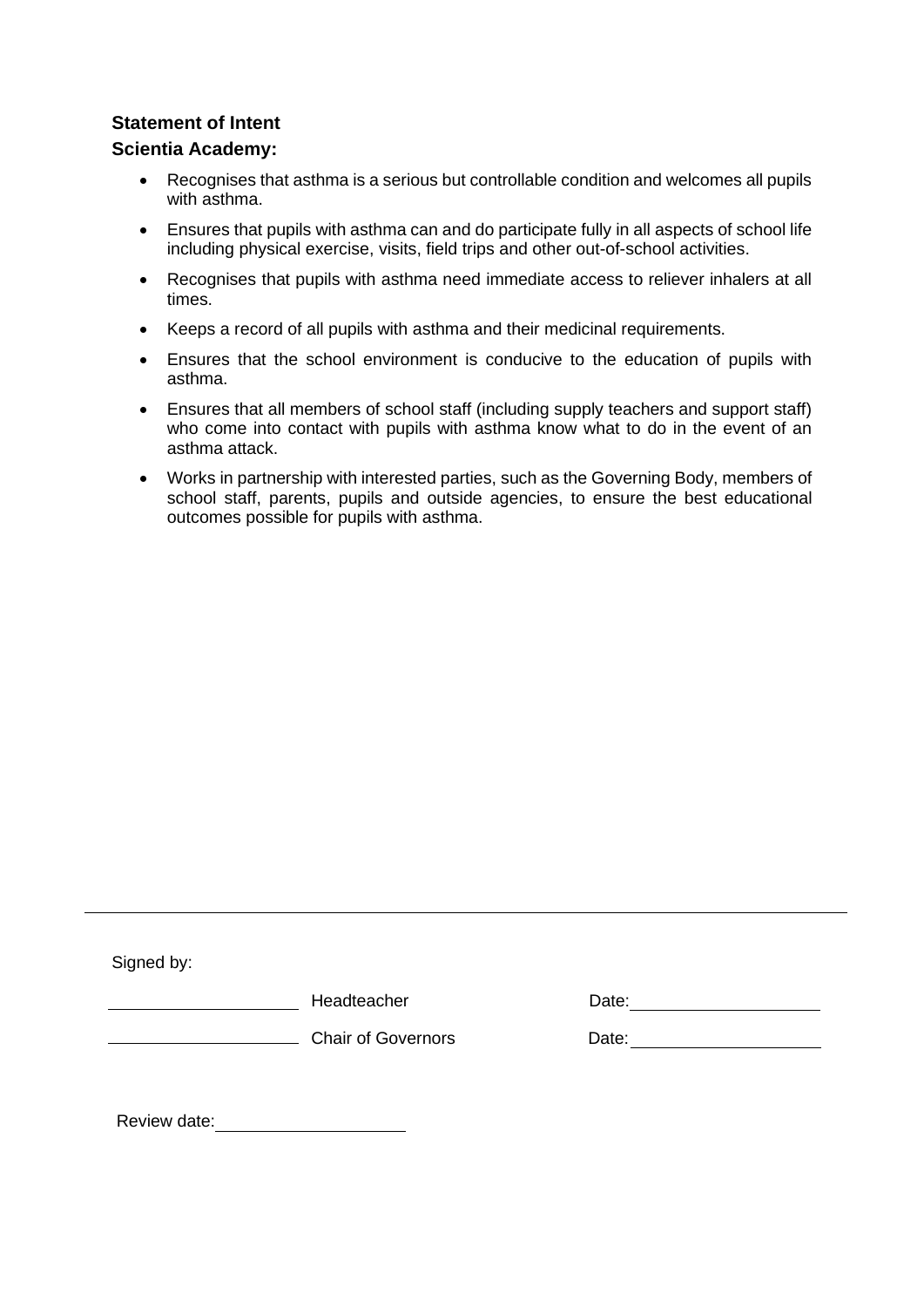#### 1. **Background**

This policy has been created with regard to the following DfE guidance:

- 'Supporting pupils at school with medical conditions' December 2015.
- 'Guidance on the use of emergency salbutamol inhalers in schools' March 2015.

This policy has also been created in consultation with Parents / Carers, the Governing Body, School Nursing Team and with regard to additional guidance from Asthma UK and healthcare professionals.

This policy enables pupils with asthma to manage their condition effectively in school and provides clear procedures to help ensure their safety and wellbeing.

This policy also encourages and assists pupils with asthma in achieving their full potential in all aspects of school life.

#### 2. **Key Roles and Responsibilities**

The Governing Body has a responsibility to:

- Ensure the health and safety of staff and pupils on the school premises and when taking part in school activities.
- Ensure that the Asthma Policy, as written, does not discriminate on any grounds, including, but not limited to: age, ethnicity/national origin, culture, religion, gender, disability or sexual orientation.
- Handle complaints regarding this policy as outlined in the school's Complaints Policy.
- Ensure the Asthma Policy is effectively monitored and updated.
- Report any successes and failures of this policy to the headteacher, members of school staff, local health authorities, parents and pupils.
- Provide indemnity for teachers and other members of school staff who volunteer to administer medicine to pupils with asthma in need of help.

The Headteacher has a responsibility to:

- Create and implement the Asthma Policy with the help of school staff, school nursing team and the Governing Body.
- Ensure this policy is effectively implemented and communicated to all members of the school community.
- Ensure all aspects of this policy are effectively carried out.
- Arrange for all members of staff to receive training on: how to recognise the symptoms of an asthma attack; how to distinguish asthma attacks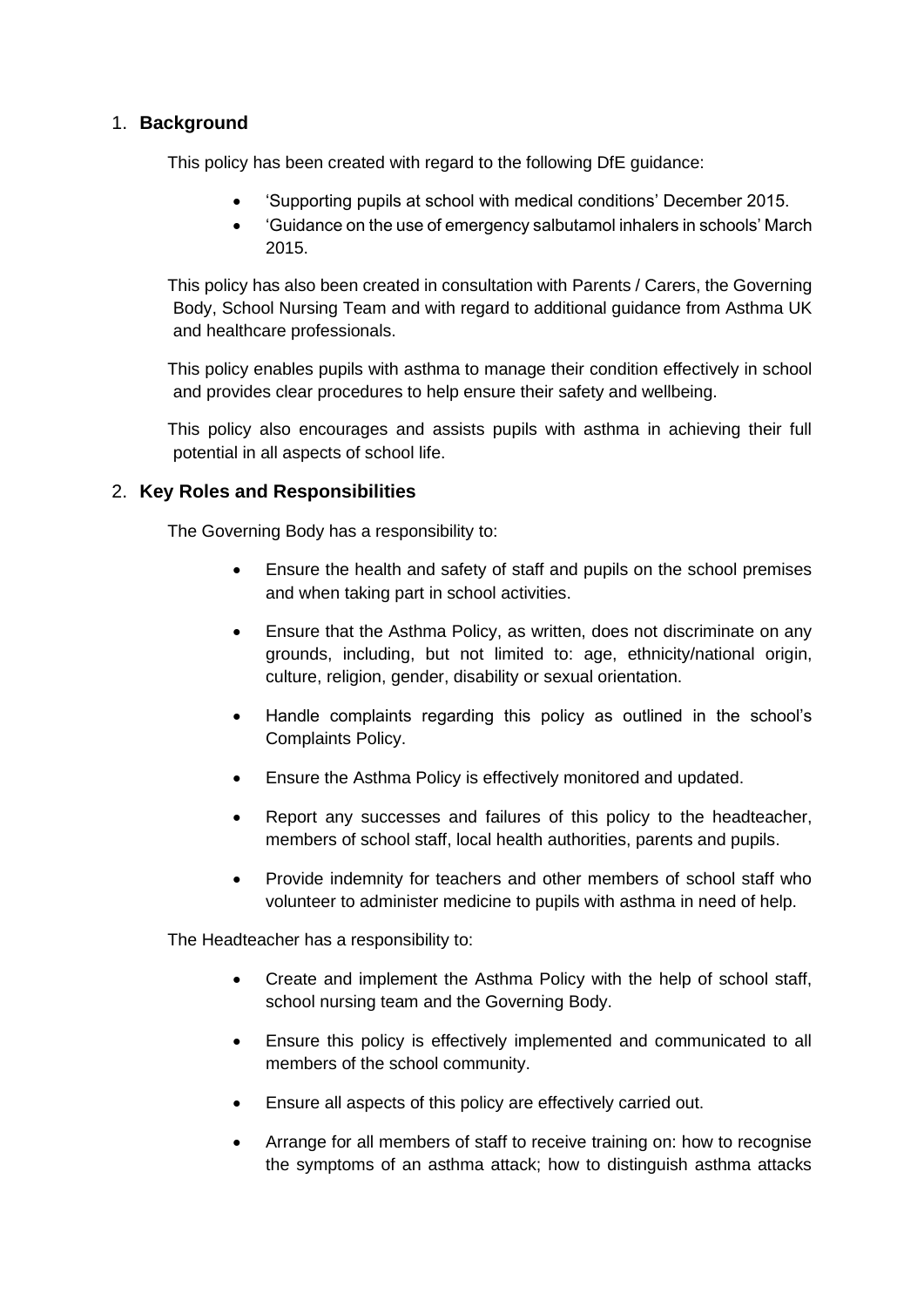from other conditions with similar symptoms; how to deal with an asthma attack; how to check if a child is on the Asthma Register (Appendix 1); how to access the emergency inhalers; who the designated members of staff are and how to achieve their help.

- Ensure all supply teachers and new members of staff are made aware of the Asthma Policy and provided with appropriate training.
- Monitor the effectiveness of the Asthma Policy.
- Delegate the responsibility to check the expiry date of spare reliever inhalers and maintain the school's Asthma Register to a designated member of staff.
- Report to the Governing Body as necessary.

School staff have a responsibility to:

- Read and understand the Asthma Policy.
- Know which pupils they come into contact with have asthma.
- Know what to do in the event of an asthma attack (as outlined in sections 6 and 7).
- Allow pupils with asthma immediate access to their reliever inhaler.
- Ensure pupils with asthma have their medication with them on school trips and during activities outside of the classroom.
- Are to ensure the class medication box is taken out at playtimes and is available in the medical room over lunchtime in case the pupil needs their asthma medication.
- Ensure pupils who are unwell due to asthma are allowed the time and resources to catch up on missed school work.
- Be aware that pupils with asthma may experience tiredness during the school day due to their night-time symptoms.
- Be aware that pupils with asthma may experience bullying.
- Make contact with Parents / Carers and our SENCO if a child is falling behind with their school work because of their asthma.

Members of staff leading PE lessons have a responsibility to:

- Understand asthma and its impact on pupils. Pupils with asthma should not be forced to take part in activities if they feel unwell.
- Ensure pupils are not excluded from activities that they wish to take part in, provided their asthma is well controlled.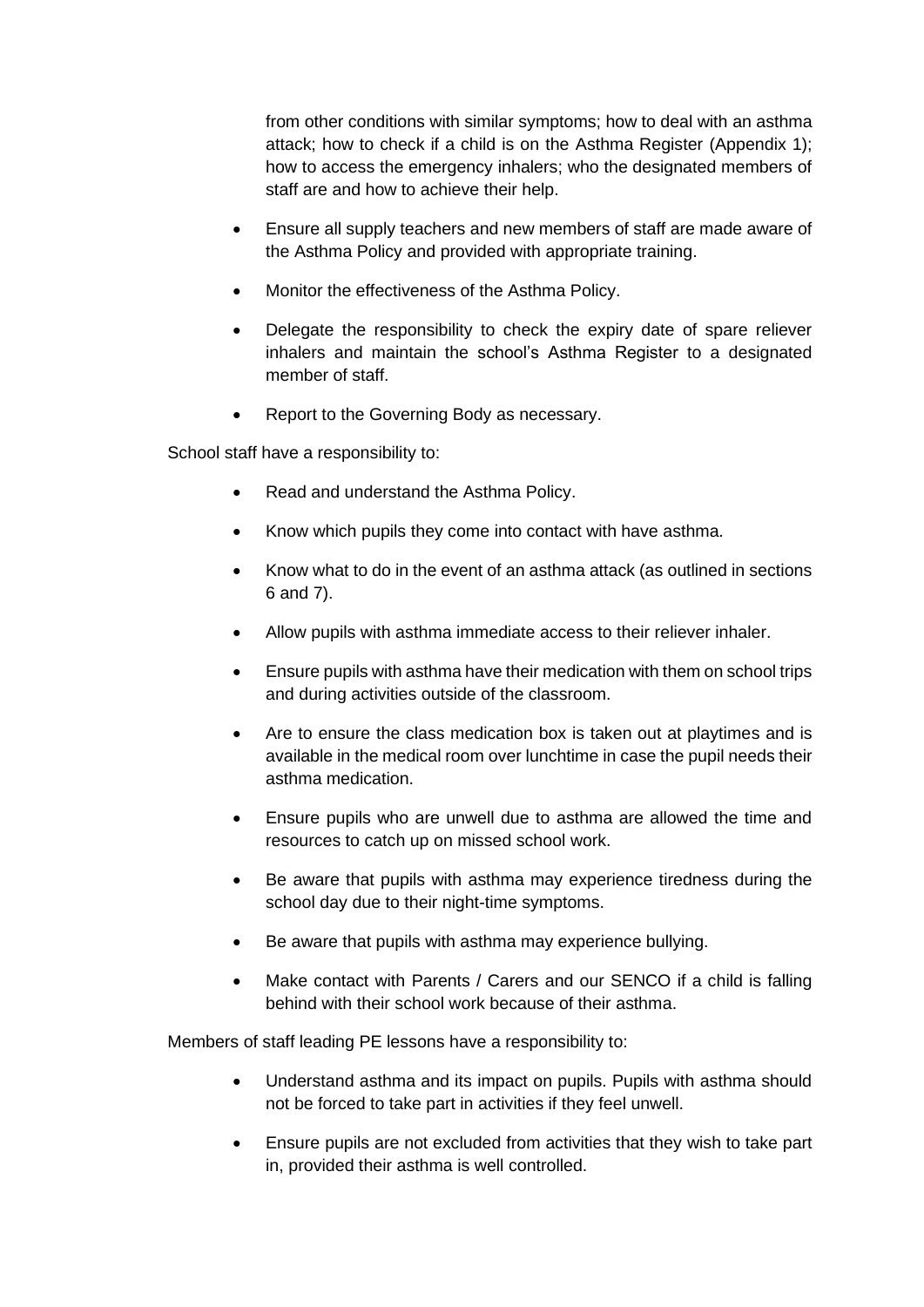- Ensure pupils have their reliever inhaler with them during physical activity and that they can use it when needed.
- Allow pupils to stop during activities if they experience symptoms of asthma.
- Allow pupils to return to activities when they feel well enough to do so and their symptoms have subsided (the school recommends a five-minute waiting period before allowing the pupil to return).
- Remind pupils with asthma whose symptoms are triggered by physical activity to use their reliever inhaler before warming up.
- Ensure pupils with asthma always perform enough warm ups and warm downs.

The School Office has a responsibility to:

- Assist in the creation of the Asthma Policy.
- Provide information to the Headteacher about where the school can procure specialist asthma training.
- Inform Parents / Carers if their child has had an asthma attack.
- Inform Parents / Carers if their child is using their reliever inhaler more than usual.
- Will ensure the Asthma register is kept up to date.
- Will ensure that teachers and support staff are aware who has asthma, insuring all correct paperwork has been completed from parents.
- Will ensure that asthma records are completed and stored accordingly.
- Will ensure that asthma medication in school, is in good condition, not expired and cleaned regularly.

Pupils with asthma have a responsibility to:

- Tell their teacher or Parent / Carers if they are feeling unwell.
- Treat asthma medicines with respect.
- Know how to gain access to their medication in an emergency.
- Know how to take their asthma medicine.

All other pupils have a responsibility to:

• Treat other pupils, with or without asthma, equally.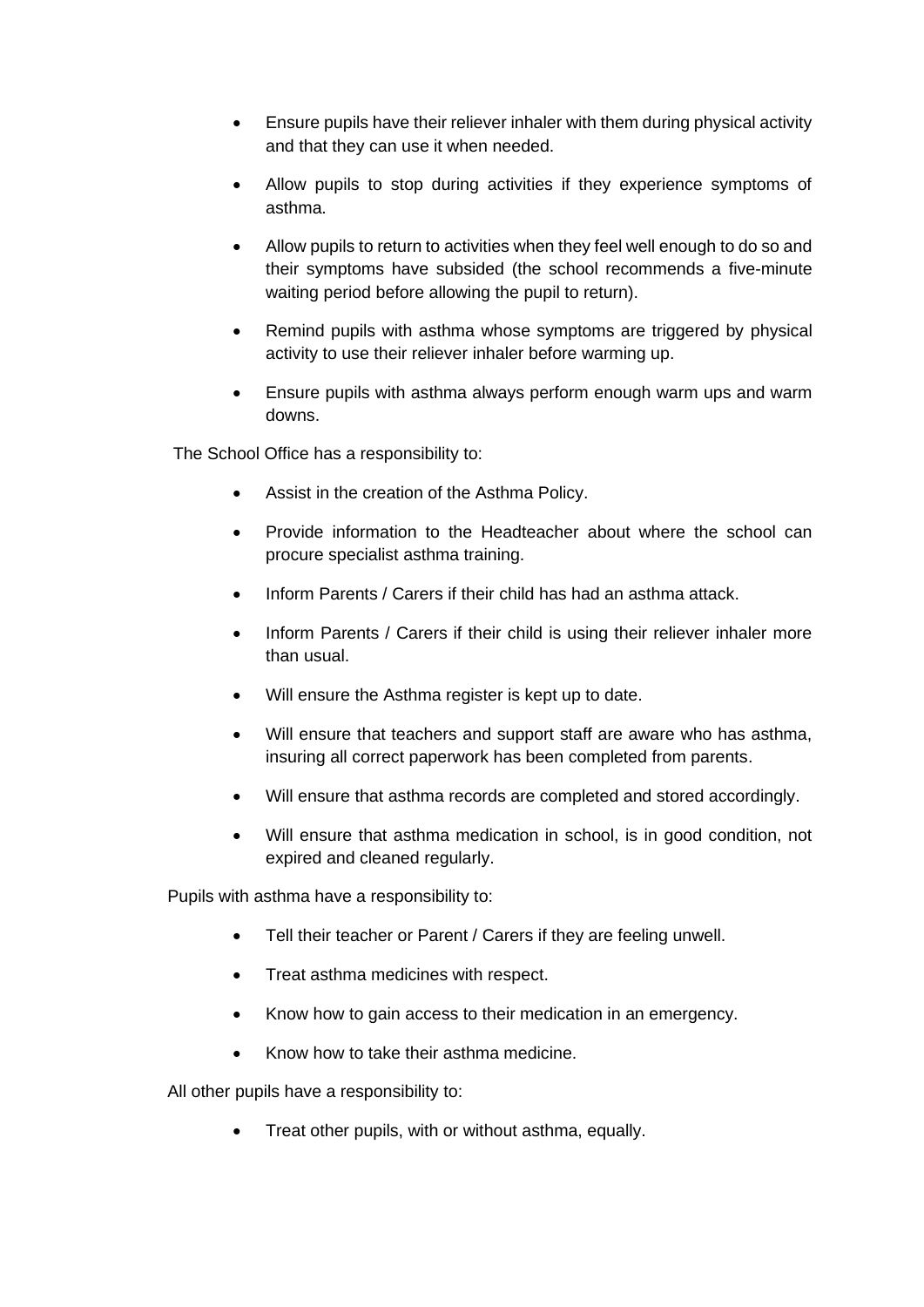Let any pupil having an asthma attack take their reliever inhaler (usually blue).

Parents / Carers have a responsibility to:

- Inform the school if their child has asthma.
- Ensure the school has a complete and up-to-date asthma card (Appendix 3) for their child.
- Inform the school of the medication their child requires during school hours.
- Inform the school of any medication their child requires during school trips, team sports events and other out-of-school activities.
- Inform the school of any changes to their child's medicinal requirements.
- Inform the school of any changes to their child's asthmatic condition. For example, if their child is currently experiencing sleep problems due to their condition.
- Ensure their child's reliever inhaler (and spacer where relevant) is labelled with their child's name.
- Ensure that their child's reliever inhaler and spare inhaler are within their expiry dates.
- Ensure their child catches up on any school work they have missed due to problems with asthma.
- Ensure their child has regular asthma reviews with their doctors or asthma nurse (every six to twelve months).
- Ensure their child has a written Personal Asthma Action Plan (Appendix 4), to help them manage the child's condition.

#### 3. **Asthma Medicines**

Pupils with asthma are to ensure that their asthma medication along with a spacer (if needed) is in school every day.

Reliever inhalers kept in the school's charge are held in the pupil's classroom in the dedicated medication box.

Parents / Carers must ensure the inhalers are sent in to school in there original packaging with the prescription label on.

Parents / Carers must ensure that the school is provided with a labelled spare reliever inhaler, in case their child's inhaler runs out, is lost or forgotten.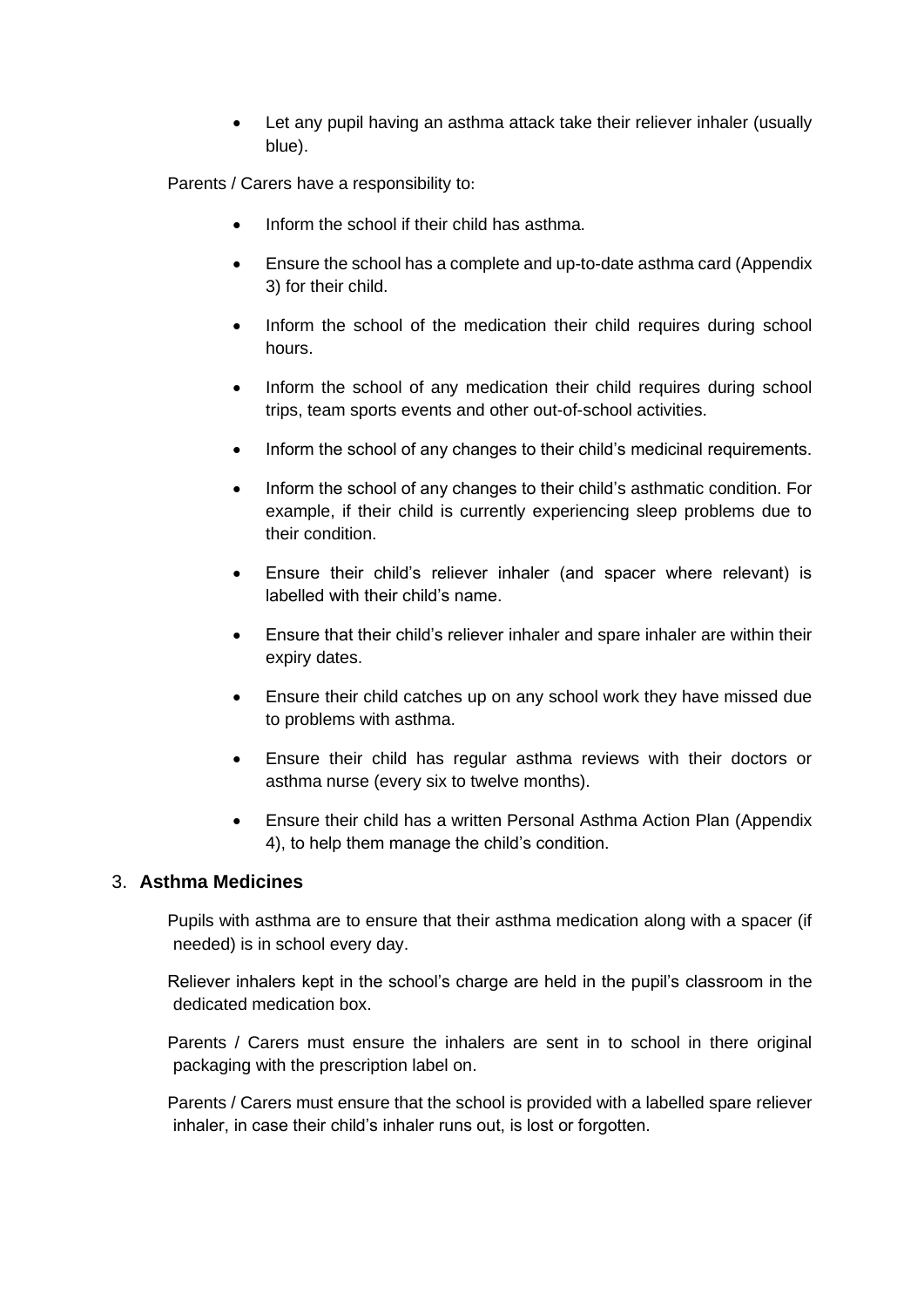Members of school staff are not required to administer medicines to pupils (except in emergencies).

Pupils are encouraged to administer their own inhalers when needed unless by agreement of parents / carers the child is not old enough to do this.

Staff members who have agreed to administer asthma medicines are insured by Reach2 when acting in agreement with this policy.

Staff members will let pupils take their own medicines when they need to.

This policy is predominantly for the use of reliever inhalers. Preventer inhalers are very rarely required at school. However, if they are needed, staff members may need to remind pupils to bring them in if they consistently forget.

#### 4. **Emergency Inhaler**

Scientia Academy keeps a supply of salbutamol inhalers for use in emergencies when a pupil's own inhaler is not available. These are kept in 'emergency asthma kits.

Emergency asthma kits contain the following:

- A salbutamol metered dose inhaler
- Two plastic, compatible spacers
- Instructions on using the inhaler and spacer
- Instructions on cleaning and storing the inhaler
- Instructions for replacing inhalers and spacers
- The manufacturer's information
- A checklist, identifying inhalers by their batch number and expiry date
- A list of pupils with parental consent and/or individual healthcare plans permitting them to use the emergency inhaler
- A record of administration showing when the inhaler has been used

Scientia Academy buys our supply of salbutamol inhalers from Selles Medical.

The emergency inhaler should only be used by pupils, for whom written parental consent (appendix 5) has been received and who have been either diagnosed with asthma or prescribed an inhaler as reliever medication.

Parental consent for the use of an emergency inhaler should form part of any pupil with asthma's individual healthcare plan.

When not in use, emergency inhalers are stored in the Medical Room in the temperate conditions specified in the manufacturer's instructions, out of reach of pupils, but not locked away.

Expired or used-up emergency inhalers are returned to a local pharmacy to be recycled.

Spacers must not be reused and may be given to the pupil for future home-use.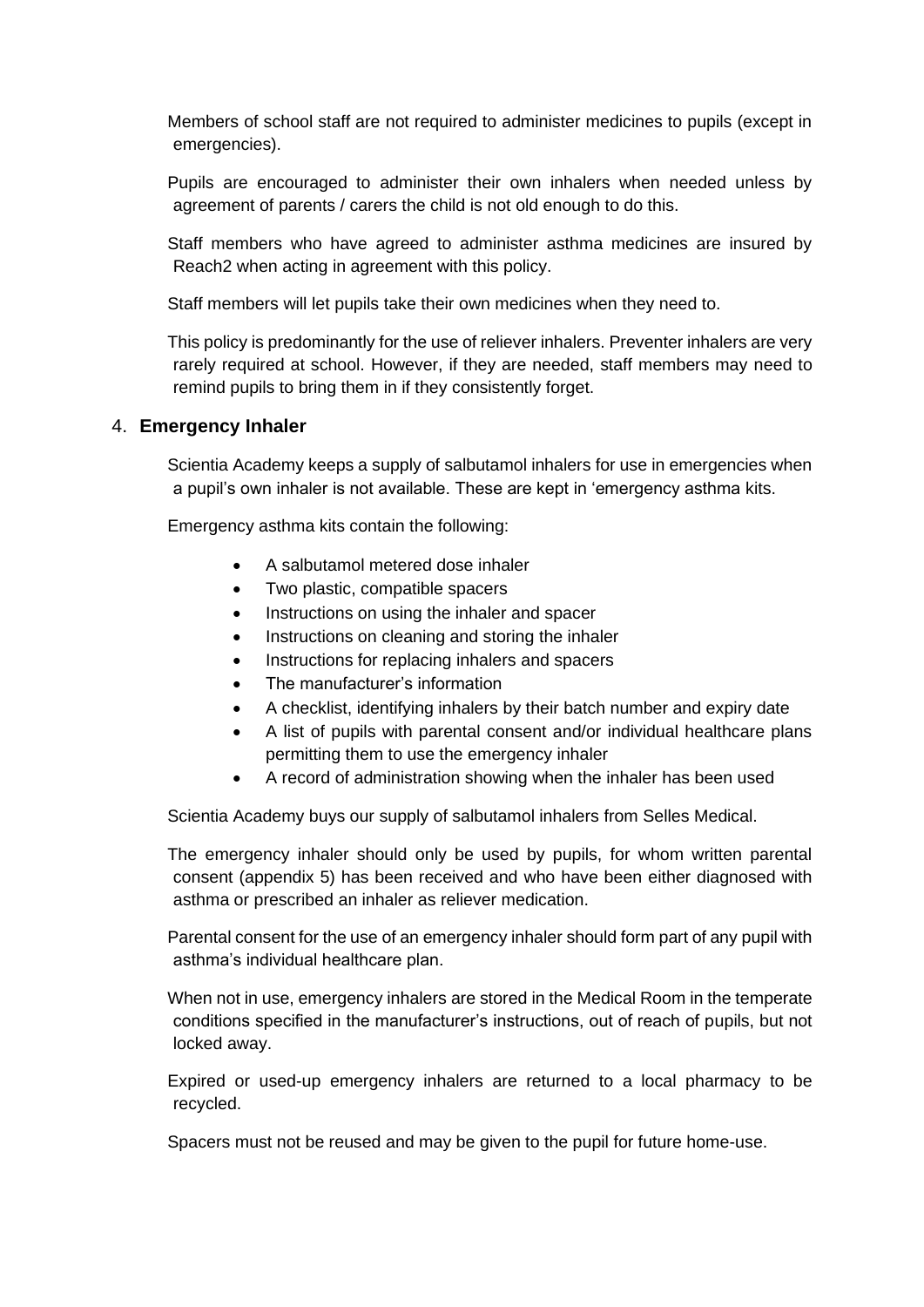Emergency inhalers may be reused, provided that they have been properly cleaned after use.

In line with this policy, appropriate support and training will be provided for relevant staff on the use of the emergency inhaler and administering the emergency inhaler.

Whenever the emergency inhaler is used, the incident must be recorded in the corresponding record of administration form which will be with the child's asthma plan. From September 2021 these will be all recorded on Medical Tracker.

The School Admin Officer is responsible for overseeing the protocol for the use of the emergency inhaler, monitoring its implementation, and maintaining the Asthma Register.

The School Office are responsible for:

- Checking that inhalers and spacers are present and in working order, with a sufficient number of doses, on a monthly basis.
- Ensuring replacement inhalers are obtained when expiry dates are approaching.
- Ensuring replacement spacers are available following use.
- Ensuring that plastic inhaler housing has been cleaned, dried and returned to storage following use, and that replacements are available where necessary.

#### 5. **Symptoms of an Asthma Attack**

Members of school staff will look for the following symptoms of asthma attacks in pupils:

- Persistent coughing (when at rest)
- Shortness of breath (breathing fast and with effort)
- Wheezing
- Nasal flaring
- Complaints of tightness in the chest
- Being unusually quiet
- Difficulty speaking in full sentences

Younger pupils may express feeling tight in the chest as a 'tummy ache'.

#### 6. **What to do when a child has an asthma attack**

In the event of an asthma attack, staff will follow the procedure outlined below:

- Keep calm and encourage pupils to do the same.
- Ensure the child is in a quiet environment ideally in the medical room.
- Encourage the child to sit up and slightly forwards **do not hug them or lie them down**.
- If necessary, call another member of staff to retrieve the emergency inhaler – do not leave the affected pupil unattended.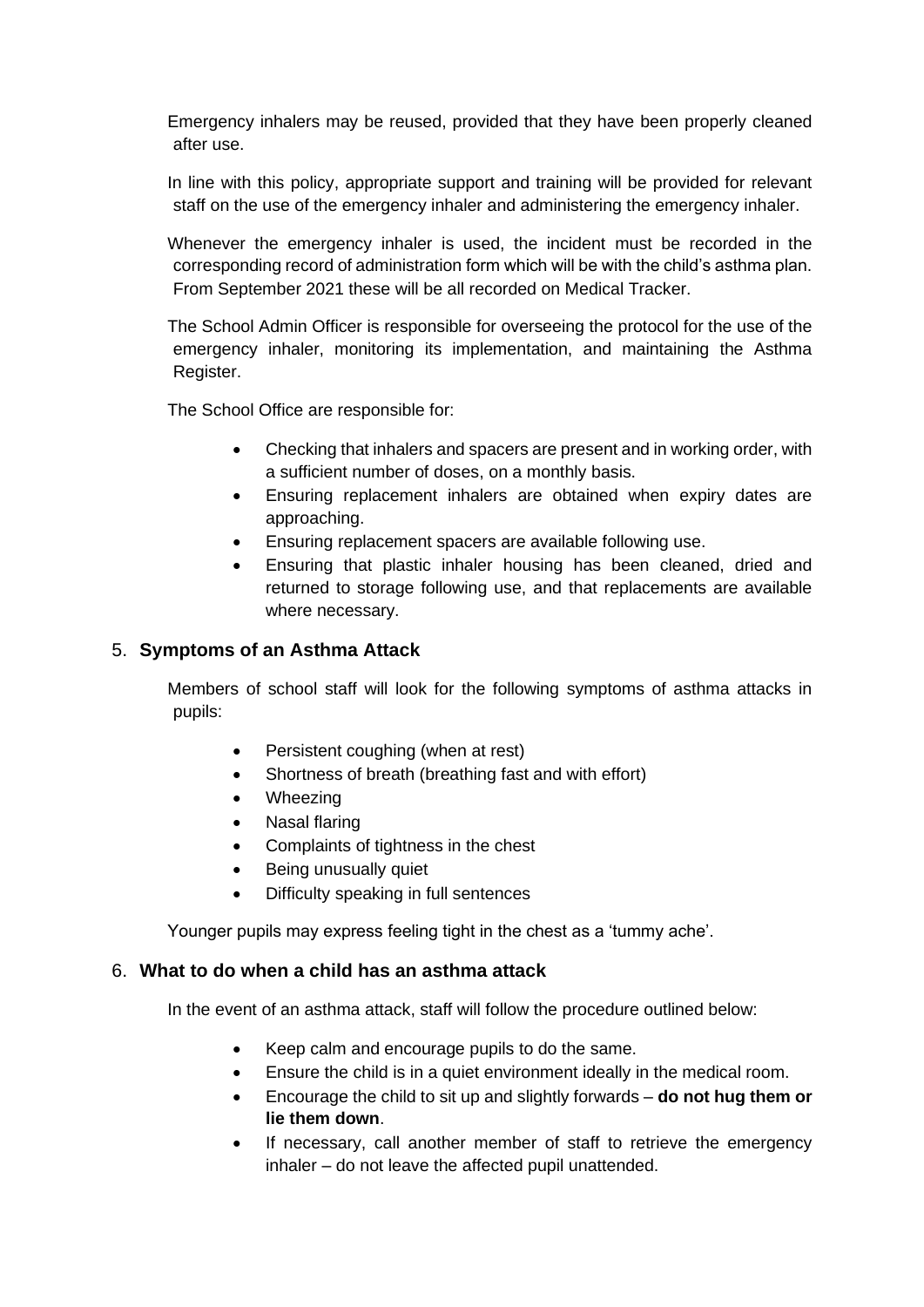- If necessary, summon the assistance of the School Office, to help administer an emergency inhaler.
- Ensure the child takes two puffs of their reliever inhaler (or the emergency inhaler) immediately, preferably through a spacer.
- Ensure tight clothing is loosened.
- Reassure the child.

If there is no immediate improvement:

• Continue to ensure the child takes two puffs of their reliever inhaler every two minutes, until their systems improve, but only up to a **maximum of 10 puffs**.

If there is no improvement before you have reached 10 puffs:

- Call 999 for an ambulance.
- If an ambulance does not arrive in 10 minutes, administer another 10 puffs of the reliever inhaler as outlined in 6.2.

Call 999 immediately if:

- The child is too breathless or exhausted to talk.
- The child is going blue.
- The child's lips have a blue/white tinge.
- The child has collapsed.

#### 7. **Important Points to Remember**

Never leave a pupil having an asthma attack unattended.

If the pupil does not have their inhaler, send another teacher or pupil to retrieve their spare inhaler.

In an emergency situation, members of school staff are required to act like a 'prudent parent' – known as having a 'duty of care'.

Reliever medicine is very safe. Do not be overly concerned a pupil may overdose.

Send another pupil to get a teacher / adult if an ambulance needs to be called – this will be done with the class red hand ensuring the pupil is responsible to explain what the teacher needs.

Contact the pupil's Parents / Carers immediately after calling an ambulance.

A member of staff should always accompany a pupil taken to hospital by ambulance and stay with them until their Parent / Carers arrives.

Generally, staff will not take pupils to hospital in their own car. However, in some extreme situations Scientia Academy understands that it may be the best course of action.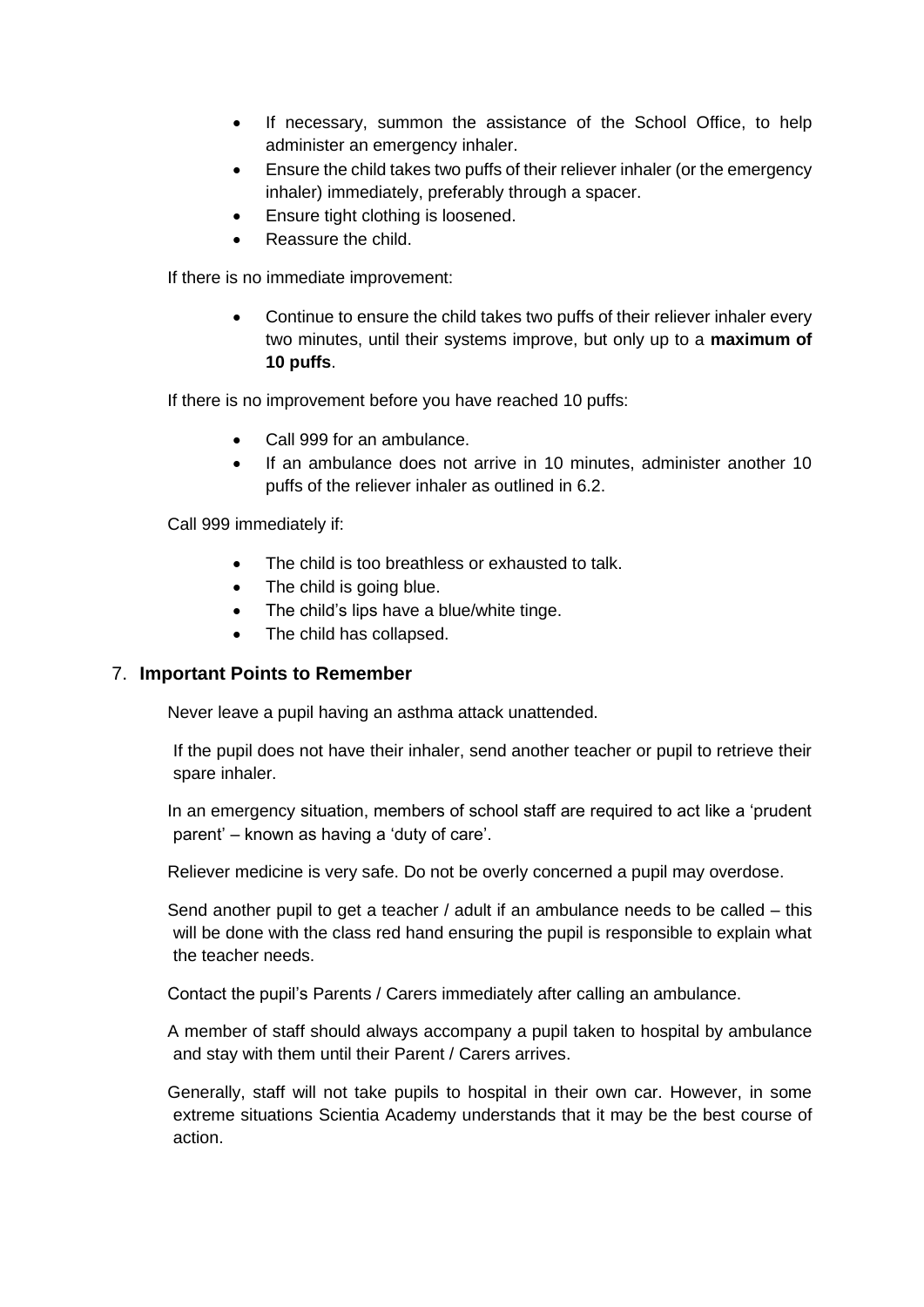If a situation warrants a staff member taking a pupil to hospital in their car, another adult must accompany them.

#### 8. **Record Keeping**

At the beginning of each school year, or when a child joins Scientia Academy, Parents / Carers are asked to inform the school if their child has any medical conditions, including asthma, on the admission form.

The school keeps a record of all pupils with asthma, complete with medication requirements, in its Asthma Register.

Parents must inform the school of any changes to their child's condition or medication during the school year via an Asthma Update Form (Appendix 2).

#### 9. **Exercise and Physical Activity**

Games, activities and sports are an essential part of school life for our pupils. All teachers know which children in their class have asthma and are aware of any safety requirements.

Outside suppliers of sports clubs and activities are provided with information about pupils with asthma taking part in the activity via the school's Asthma Register.

Pupils with asthma are encouraged to participate fully in PE lessons when they are able to do so. 8085Pupils whose asthma is triggered by exercise will be allowed ample time to thoroughly warm up and cool down before and after the session.

During sports, activities and games, each pupil's labelled inhaler will be kept in the class medication box at the site of the activity.

Classroom teachers will follow the same guidelines as above during physical activities in the classroom.

#### 10.**Out-of-hours Sport**

Scientia Academy believes sport to be of great importance and utilises out-of-hours sports clubs to benefit pupils and increase the number of pupils involved in sport and exercise.

Pupils with asthma are encouraged to become involved in out-of-hours sport as much as possible and will never be excluded from participation.

Members of school staff or contracted suppliers will be aware of the needs of pupils with asthma during these activities and adhere to the guidelines outlined in this policy.

#### 11.**The School Environment**

Scientia Academy does all that it can to ensure the school environment is favourable to pupils with asthma. The school does not keep any furry or feathered animals and has a definitive no-smoking policy throughout school grounds.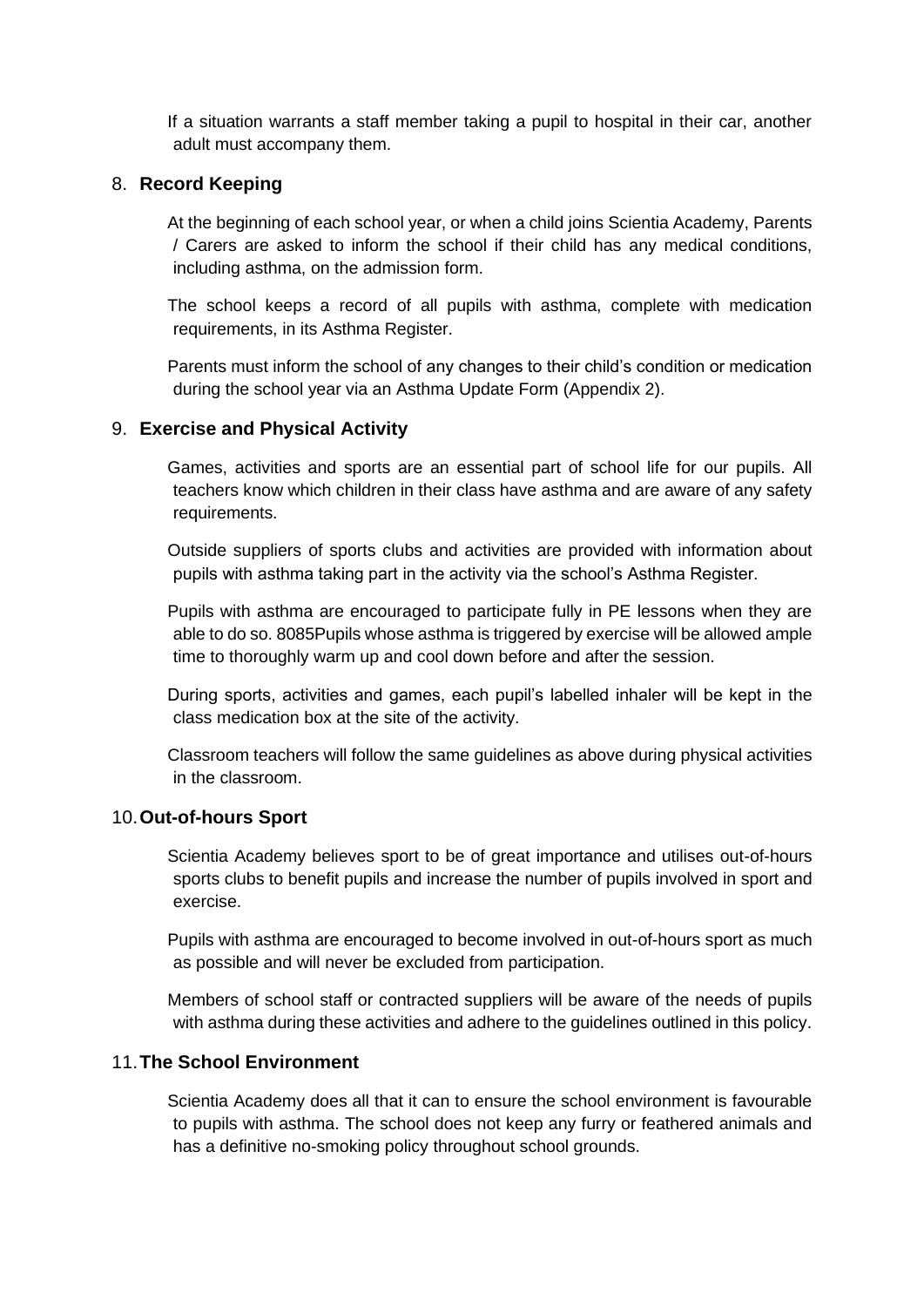As far as possible, the school does not use any chemicals in art or science lessons that are potential triggers for asthma.

If chemicals that are known to be asthmatic triggers are to be used, asthmatic pupils will be taken outside of the classroom and provided with support and resources to continue learning.

#### 12.**Pupils Falling Behind**

If a pupil is falling behind in lessons because of their asthma, the class teacher will talk to the Parents / Carers to discuss how to prevent the child falling further behind and possible ways for the child to catch-up.

If appropriate, the teacher will then talk to the SENCO about the pupil's needs and possible interventions.

The school recognises that it is possible for pupils with asthma to have special educational needs due to their asthma.

#### 13.**Monitoring and Review**

The effectiveness of this policy will be monitored continually by the Headteacher. Any necessary amendments may be made immediately.

The School Office will inform the Headteacher if there are ways this policy can be implemented better or if any systems change.

The Governing Body will review this policy annually.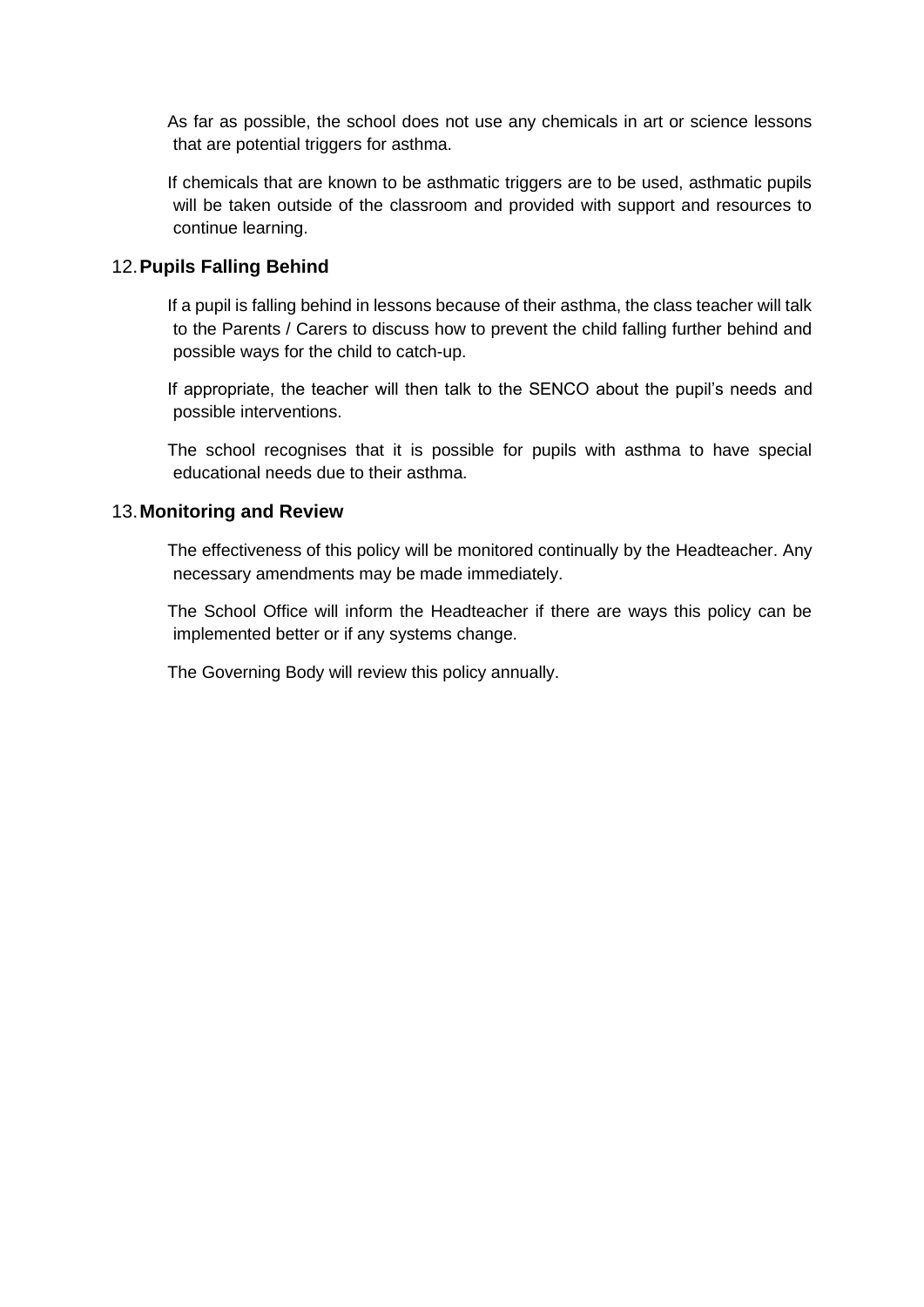# **Appendix 1 – Asthma Register**

# **Asthma Register**

| Name of | Year Group / | Asthma Plan | Asthma Plan        | Medication |
|---------|--------------|-------------|--------------------|------------|
| Child   | Class        | Completed   | <b>Review Date</b> | in School  |
|         |              |             |                    |            |
|         |              |             |                    |            |
|         |              |             |                    |            |
|         |              |             |                    |            |
|         |              |             |                    |            |
|         |              |             |                    |            |
|         |              |             |                    |            |
|         |              |             |                    |            |
|         |              |             |                    |            |
|         |              |             |                    |            |
|         |              |             |                    |            |
|         |              |             |                    |            |
|         |              |             |                    |            |
|         |              |             |                    |            |
|         |              |             |                    |            |
|         |              |             |                    |            |
|         |              |             |                    |            |
|         |              |             |                    |            |
|         |              |             |                    |            |
|         |              |             |                    |            |
|         |              |             |                    |            |
|         |              |             |                    |            |
|         |              |             |                    |            |
|         |              |             |                    |            |
|         |              |             |                    |            |
|         |              |             |                    |            |
|         |              |             |                    |            |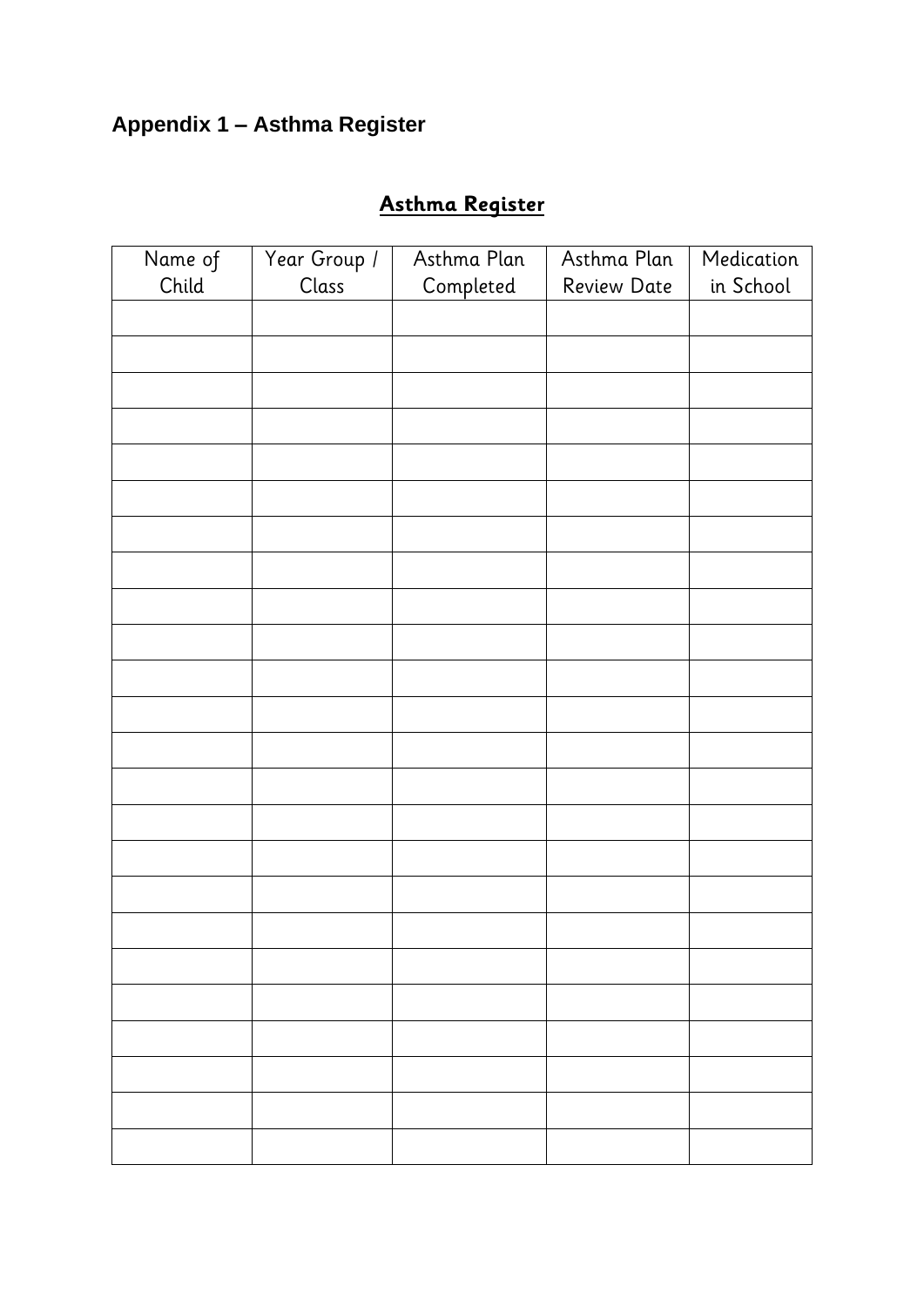# **Appendix 2 – Asthma Update Form**

Scientia Academy keeps a record of pupils with asthma in order to ensure the best possible care for your child. For us to maintain effective records on our asthmatic children, please enter information as requested below:

| Child's Name:                        |  |
|--------------------------------------|--|
| Date of Birth:                       |  |
| Class:                               |  |
| Doctor:                              |  |
| Type of Inhaler:                     |  |
| Dosage required:<br>(how many puffs) |  |
|                                      |  |

Date: ……………………………….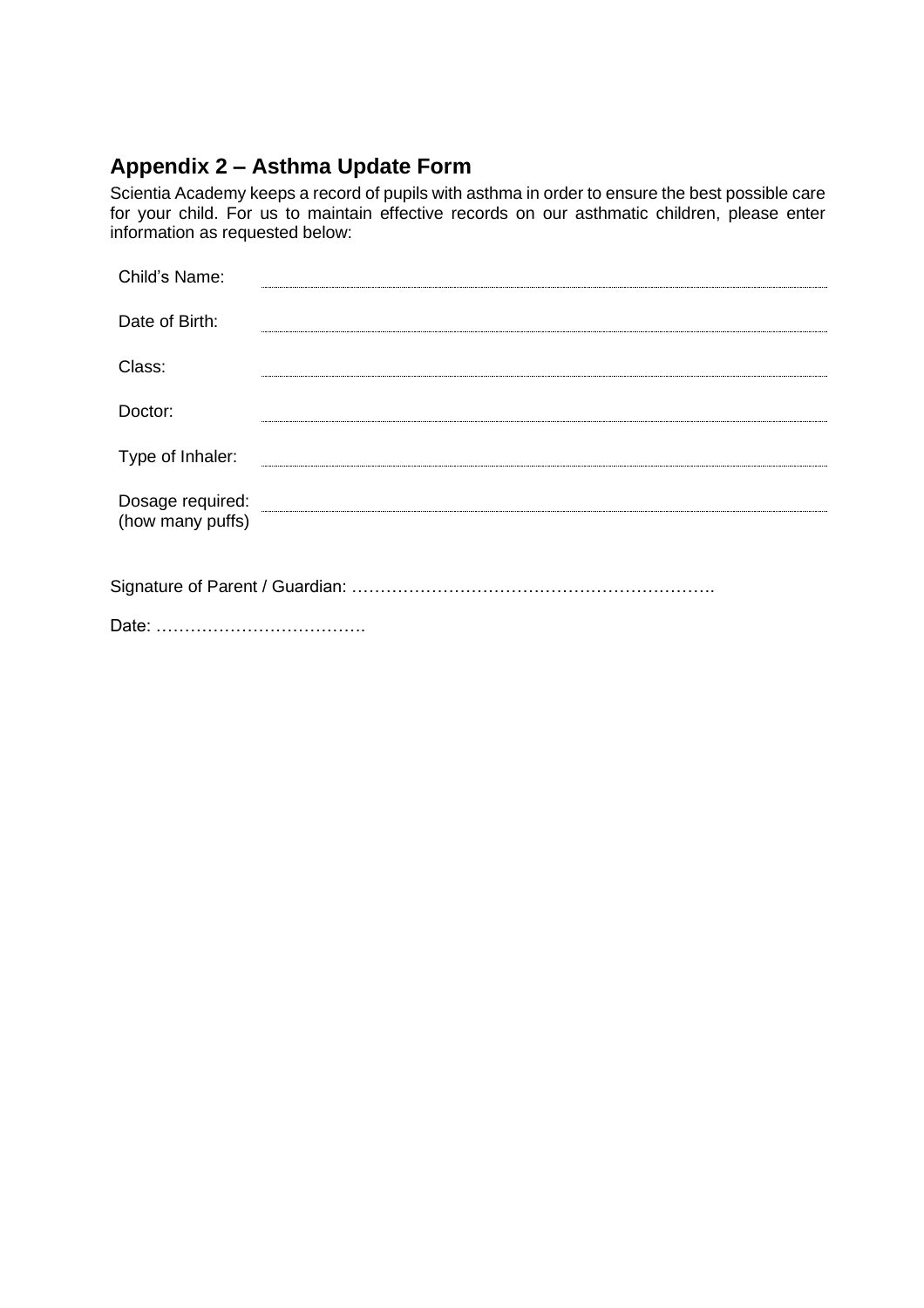### **Appendix 3 – Asthma Card**

# **School Asthma Card**

| to be filled in by the parent/carer |
|-------------------------------------|
| Child's name                        |
|                                     |
| Date of birth <b>1940 1943 1949</b> |
| Address                             |
|                                     |
| Panent/carer's<br><b>DUSTER</b>     |
| Telephane -<br>home                 |
| Telephane -<br>mobile               |
| Errusil                             |
| Doctor/hurse's [<br><b>DUSTER</b>   |
| Doctor/hunse's l<br>telephone       |
|                                     |

This card is for your child's school. Review the card at least once a year and remember to update or exchange it for a new one if your child's treatment changes during the year. Medicines should be clearly labelled with your child's name and kept in agreement with the school's policy.

#### Reliever treatment when needed

For shortness of breath, sudden tightness in the chest, wheeze or cough, give or allow my child to take the medicines below. After treatment and as soon as they feel better they can return to normal activity.

| <i><b>Medicine</b></i> | Parent/carer's signature |
|------------------------|--------------------------|
|                        |                          |
|                        |                          |

Expiry dates of medicines checked

| Andicina | Date checked   Parent/carer's signature |
|----------|-----------------------------------------|
|          |                                         |
|          |                                         |

What signs can indicate that your child is having an asthma attack?





|           |  |  | Soes your child tell you when he/she needs medicine? |
|-----------|--|--|------------------------------------------------------|
| Turk Film |  |  |                                                      |

Yes | No

Does your child need help taking his/her asthma medicines? Wes No

What are your child's triggers (things that make their asthma worse)?

Does your child need to take medicines before exercise or play?  $\Box$ Yes  $\Box$ No

If yes, please describe below

| How much and when taken |
|-------------------------|
|                         |

Does your child need to take any other asthma medicines while in the school's care?

 $\Box$ Yes  $\Box$ No

If yes please describe below Medicine How much and when taken

Dates card checked by doctor or nurse



#### What to do if a child is having an asthma attack

O Help them sit up straight and keep calm.

O Help them take one puff of their reliever inhaler (usually blue)

every 30-60 seconds, up to a maximum of 10 puffs. Call 999 for an ambulance if:

- . their symptoms get worse while they're using their inhaler this could be a cough, breathlessness, wheeze, tight chest or sometimes a child will say they have a 'tumny ache'
- . they don't feel better after 10 puffs
- · you're worried at any time.

@ You can repeat step 2 if the ambulance is taking longer than 15 minutes.

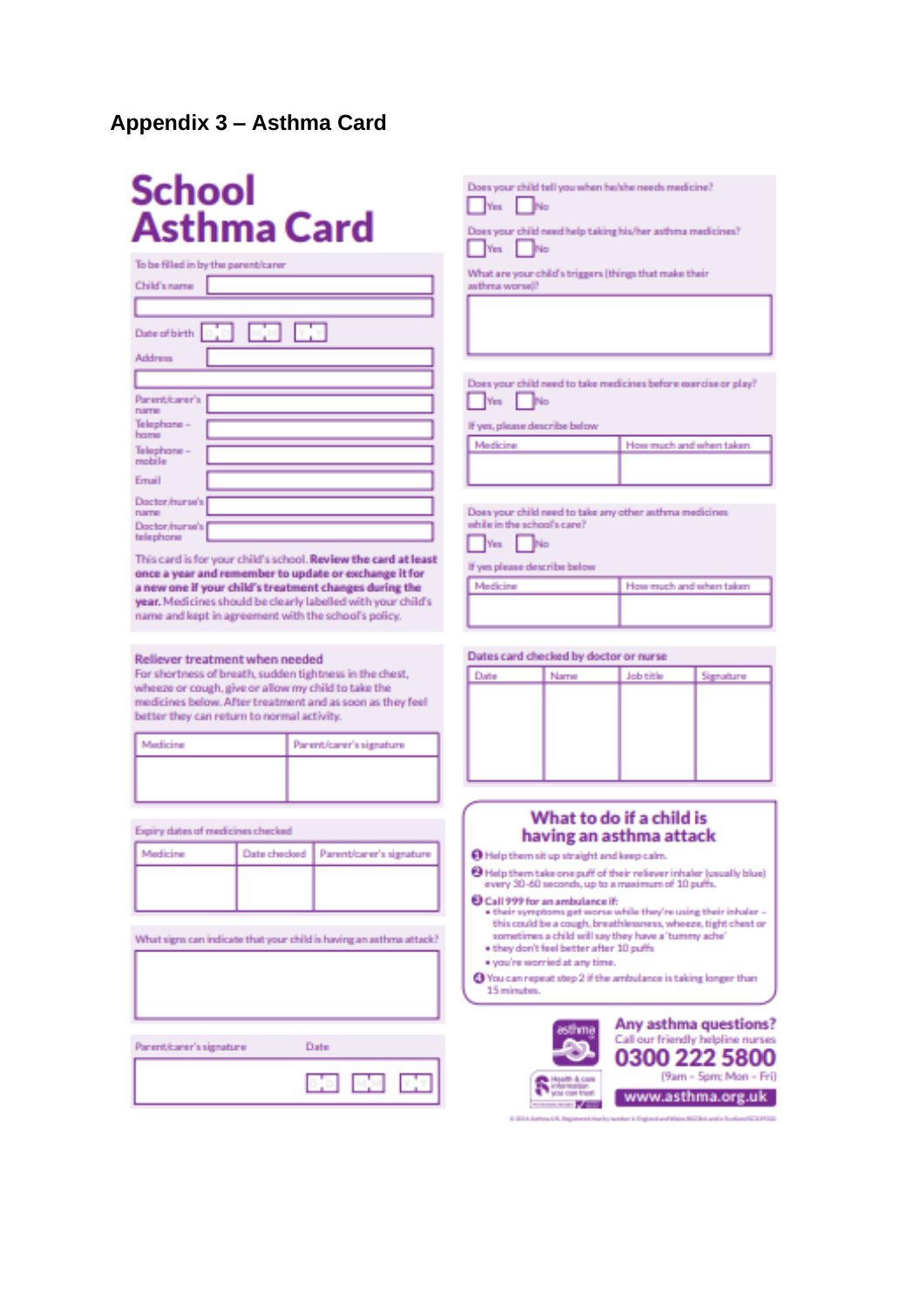## **Appendix 4 – Personal Asthma Action Plan**